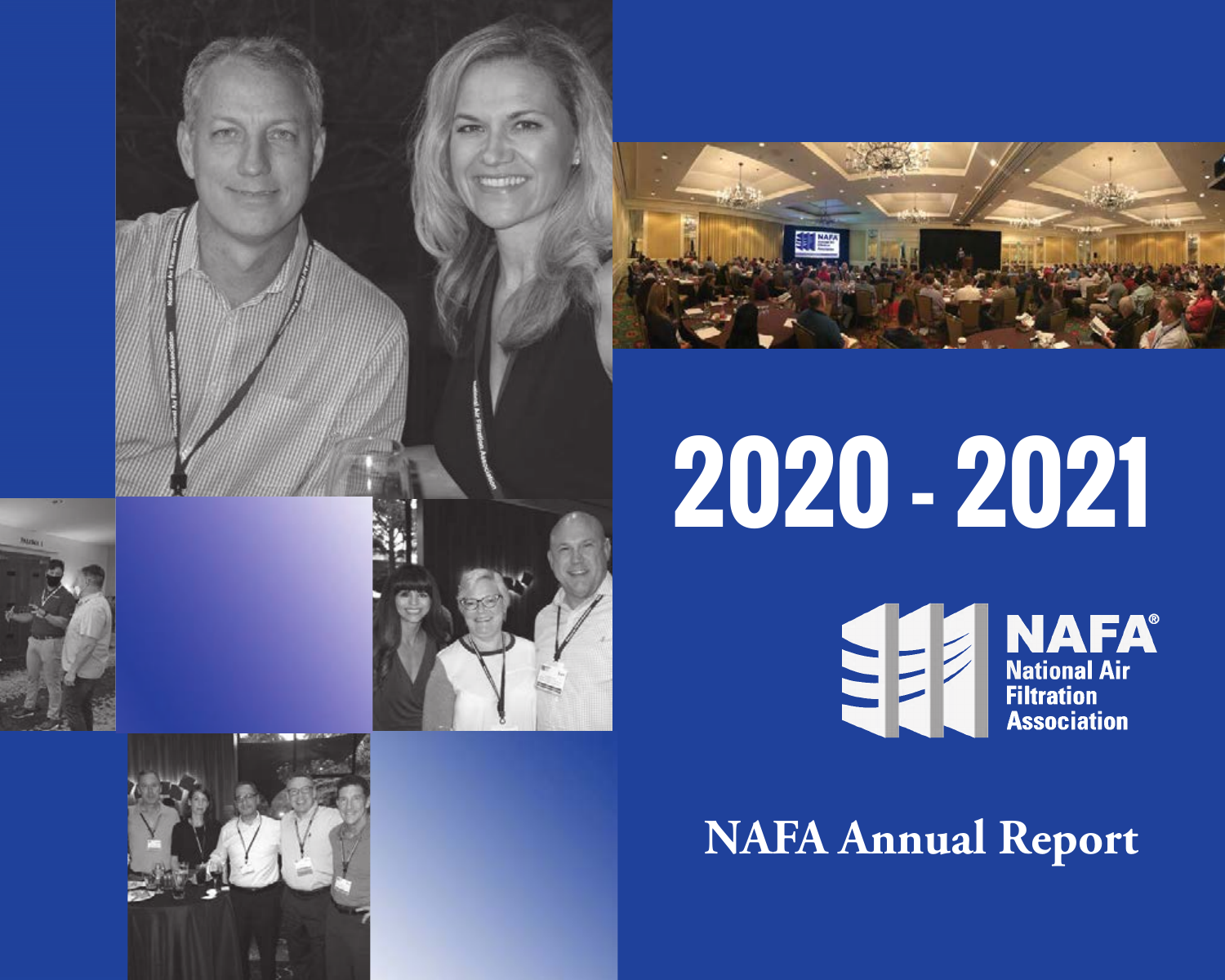

#### Mission Statement

*To be the Global Source for Expertise, Education and Best Practices in Air Filtration.*

#### About

The National Air Filtration Association (NAFA) is a nonprofit trade association. NAFA members include air filter and component manufacturers, sales and service companies, and HVAC and indoor air quality. Various programs include webinars, certification, publications, technical seminars and the Clean Air Award, which recognizes a facility's commitment to maintaining a clean and healthy indoor environment through effective air filtration.

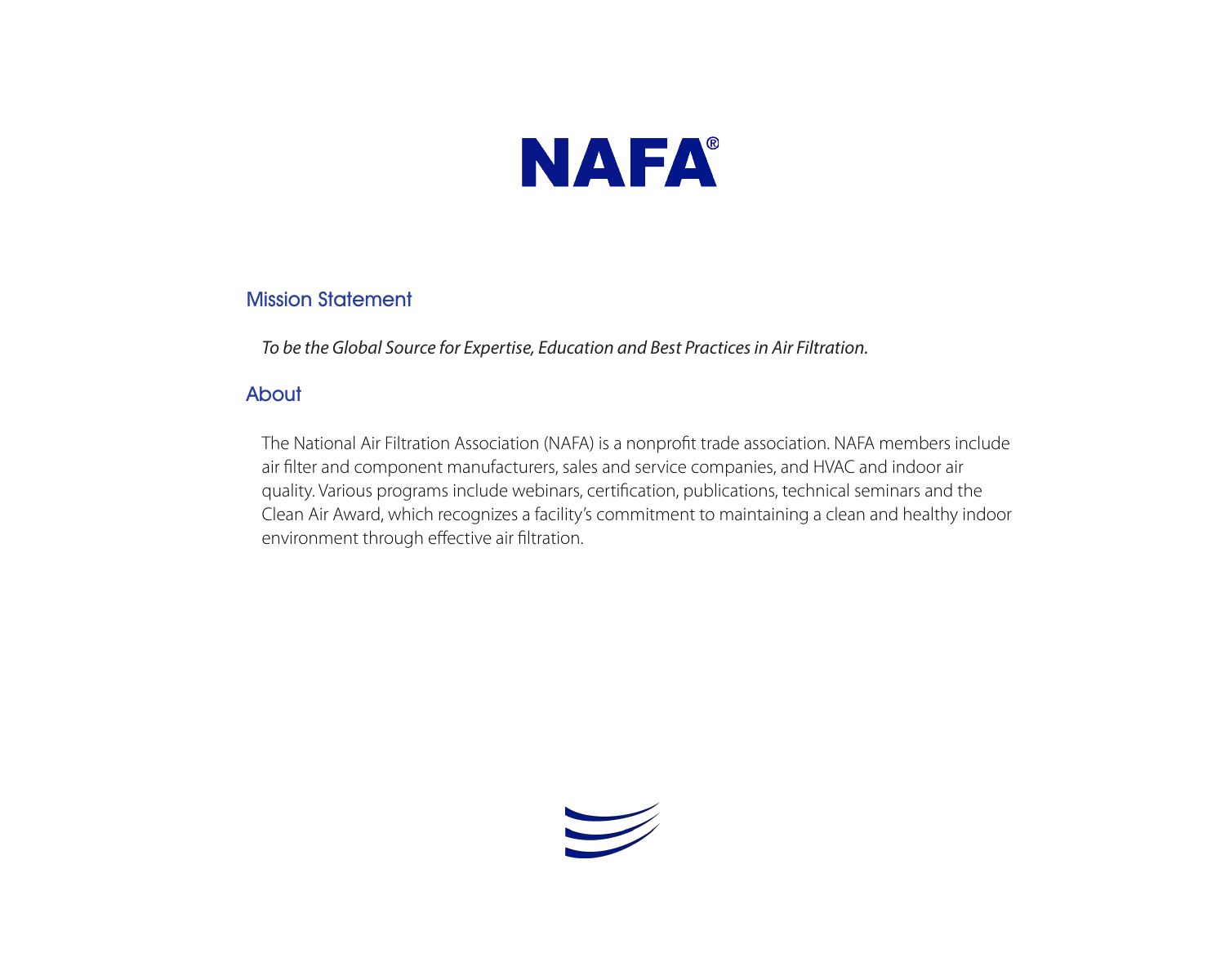#### 2020 - 2021

- Published NAFA Guide to Air Filtration, 6th Ed.
- TECH2021 presented both virtually and in person
- 40 Clean Air Awards for 2021
- Produced webinars to allow members to stay on top of the latest air filtration developments during the pandemic
- Three NAFA Foundation Scholarship awarded
- Continuing education webinars produced



"It's good to be back, presenting quality educational sessions and seeing old friends."

> — Nathan Wittman, CAFS, NCT NAFA President



### **HIGHLIGHTS**

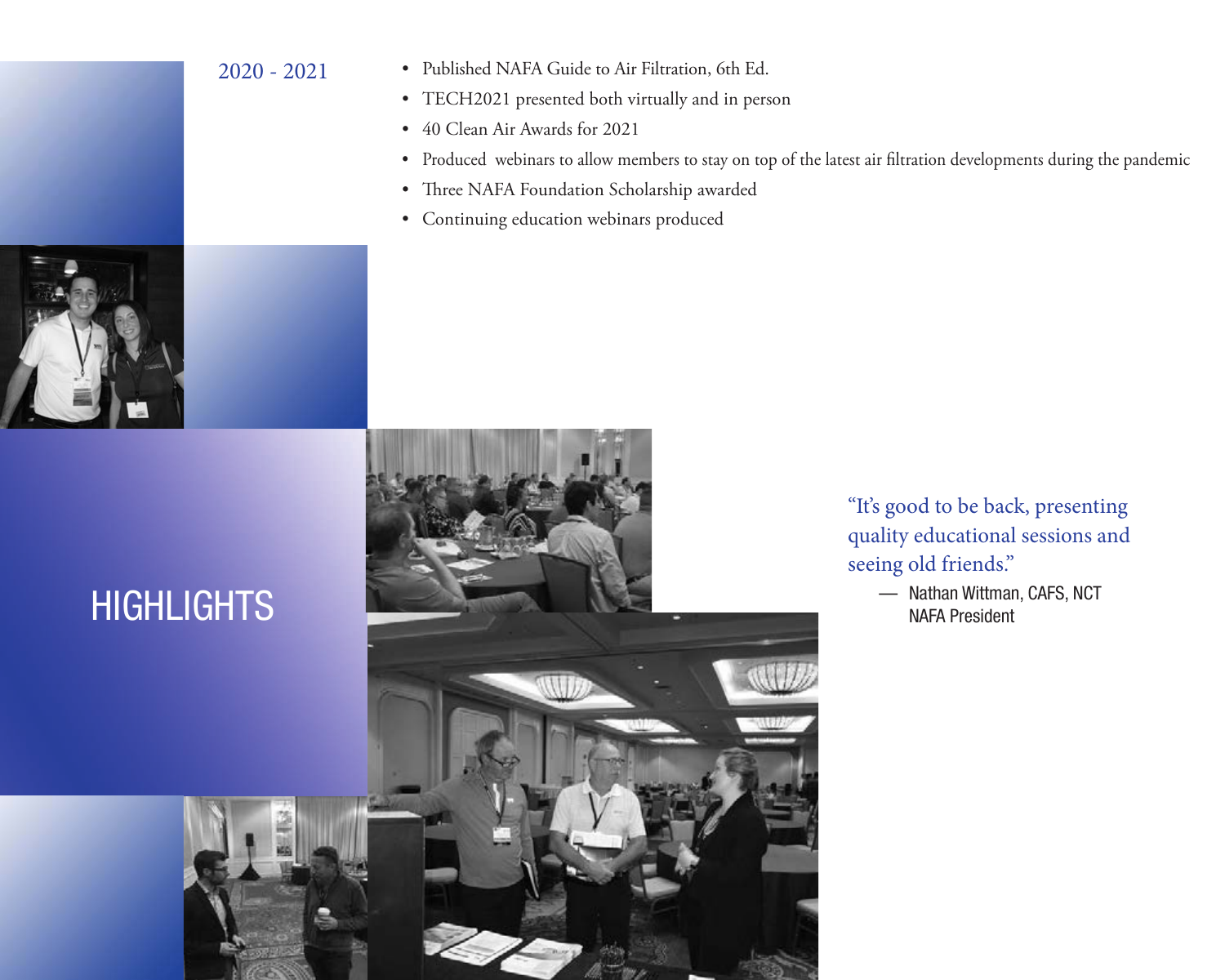#### 2021 BOARD OF DIRECTORS

#### **Officers**

**Nathan Wittman, CAFS, NCT,** *President* Filter Technology Company, Inc. **Roberta MacGillivray, CAFS, NCT,** *President-Elect* BGE Indoor Air Quality Solutions Ltd. **Michael Corbat, CAFS,** *Treasurer* Rensa Filtration **Patrick Rosenthal CAFS,** *Secretary* TEX-Air Filters/Air Relief Technologies **Tom Justice, CAFS, NCT,** *Immediate Past President* Zene

#### Regional Directors

**Steve Griffiths, CAFS,** *International* Independent Filter Service P/L **Randy Brannen, CAFS, NCT II,** *Southwest* Quality Filters, Inc. **Timmy Timbs, CAFS,** *Northeast* Wallner Expac **Matt Solis, CAFS,** *South Central* Smith Filter Corporation **Timothy Ahn, NCT**, *Northwest Regional Director* Clean & Science Co., Ltd. **Will Denton, CAFS, NCT II**, *North Central Regional Director* Joe W. Fly Co., Inc. **Dave Miller**, *Southeast Regional Director* Complete Filter Media

#### Incoming Board Members

**Bobby Singer, CAFS** *South Central Regional Director* Blue Heaven Technologies **Timmy Timbs, CAFS**, *Northeast Regional Director* Wallner Expac **Dave Miller,** *Southeast Regional Director Complete Filter Media*

#### NAFA HEADQUARTERS STAFF

**Michelle Czosek, CAE,** *Executive Director* **Chris Caple,** *Meetings Manager* **Terry Driscoll,** *Association Coordinator* **Nathan Florek,** *Marketing Coordinator* **Tony Veroeven,** *Director of Marketing*



### OUR TEAM

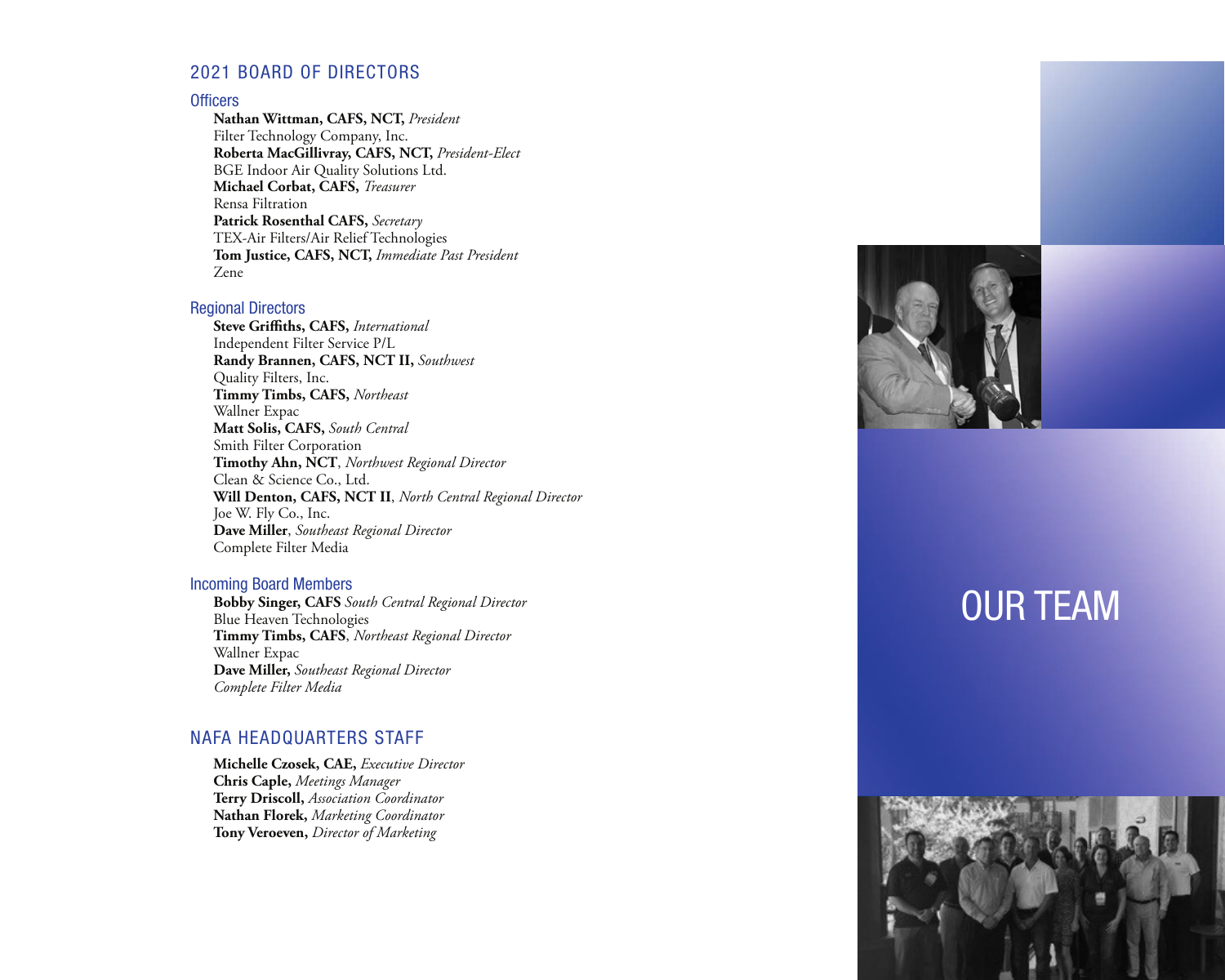### VOLUNTEERS

#### Technical Committee

*Chair:* **Timmy Timbs, CAFS** Wallner Expac

*Vice Chair***: Hunter Most, CAFS** AAF Flanders

#### Guidelines Committee

*Chair***: Randy Brannen, CAFS, NCT II** Quality Filters, Inc.

*Vice Chair***: Kevin Delahunt, CAFS** BGE Indoor Air Quality Solutions Ltd.

#### Education & Training Committee

*Chair***: Jim Moran, CAFS** Permatron

*Vice Chair***: Open**

Marketing & Membership Committee *Chair***: Will Denton, CAFS, NCT II** Joe W. Fly Co., Inc.

*Vice Chair***: Brandon Deilgat, CAFS** American Metal Filter Company

#### 2021 TECHNICAL SEMINAR CHAIR

**Roberta MacGillivray, CAFS, NCT,** *President Elect* BGE Indoor Air Quality Solutions Ltd.

#### 2021 ANNUAL CONFERENCE CHAIR

**Patrick Rosenthal, CAFS,** *Secretary* TEX-AIR Filters/Air Relief Technologies

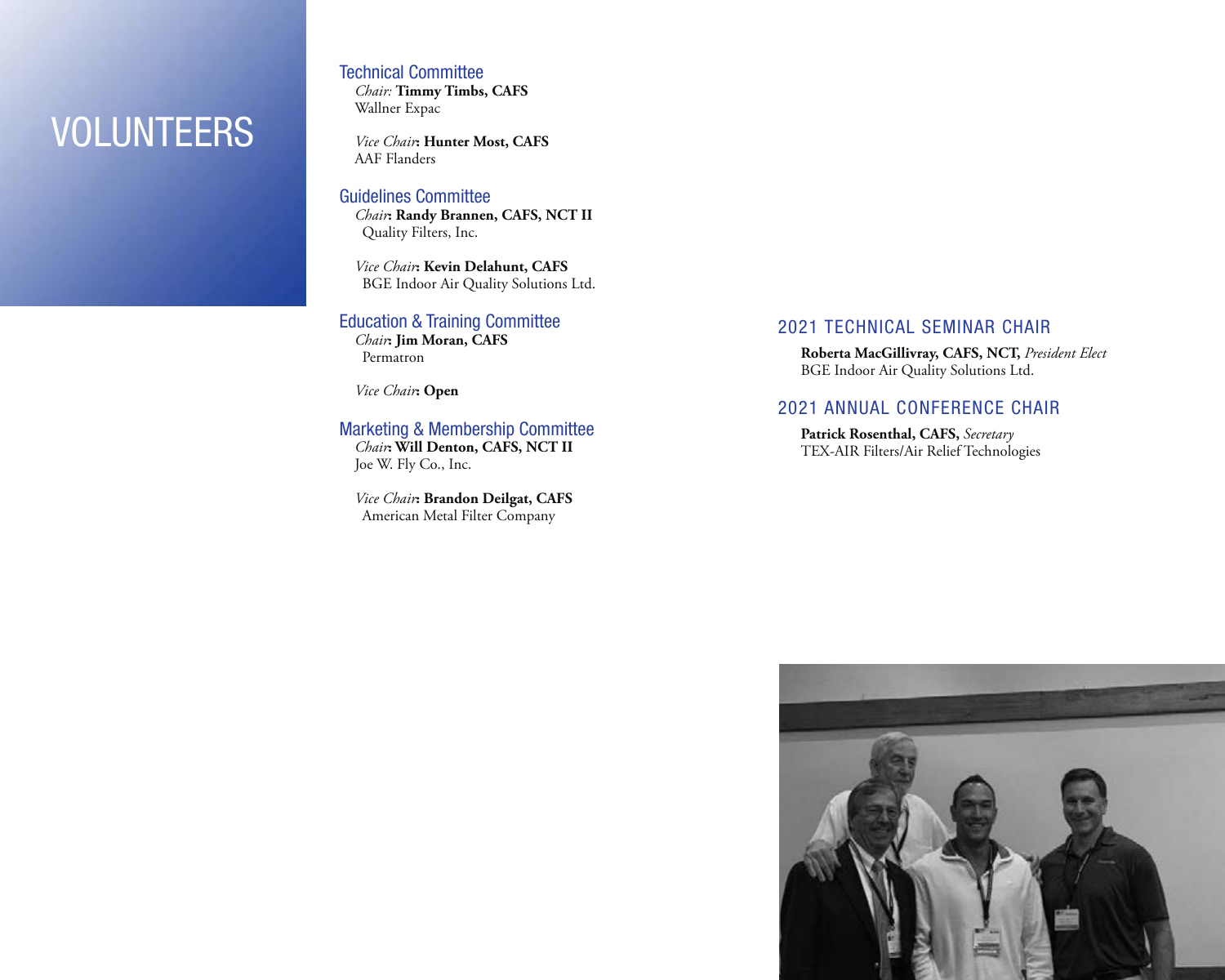#### 2021 CLEAN AIR AWARD

This award program has been instituted by NAFA in order to promote and recognize the use of high efficiency filtration products and good maintenance practices. It will be presented for an outstanding effort in maintaining a clean and healthy indoor work environment, while reducing overall operating costs. NAFA hopes that by publicizing and recognizing the benefits and achievements of good filtration practices, it can foster and encourage similar practices in a larger number of facilities. The facilities receiving the Clean Air Award are:

**10000 ENERGY DRIVE** Submitted by Johnny Cochran, CAFS, NCT The Filter Man, LLC

**10405 Jasper** Submitted by Guy Chauvet, CAFS Aqua Air Systems

**Blue Cross Blue Shield of Texas** Submitted by Matt Acuff, CAFS Joe W. Fly Co., Inc.

**Carmel Clay Schools** Submitted by Kasey Harpold, NCT II Filter Services of Indiana, Inc.

**Clinical Skills Building - University of Calgary** Submitted by Randy Drage, CAFS, NCT BGE Indoor Air Quality Solutions Ltd.

**Craigie Hall - University of Calgary** Submitted by Randy Drage, CAFS, NCT BGE Indoor Air Quality Solutions Ltd.

**Eaton Center** Submitted by Dave Harris, CAFS Air Rite Filters

**Ecole Beausoleil** Submitted by Sharon Needham, CAFS, NCT BGE Indoor Air Quality Solutions Ltd.

**Ecole de la Rose Sauvage** Submitted by Sharon Needham, CAFS, NCT BGE Indoor Air Quality Solutions Ltd.

**Ecole de la Source** Submitted by Sharon Needham, CAFS, NCT BGE Indoor Air Quality Solutions Ltd.

**Ecole du Nouveau-Monde** Submitted by Sharon Needham, CAFS, NCT BGE Indoor Air Quality Solutions Ltd.

**Ecole Francophone d'Airdrie** Submitted by Sharon Needham, CAFS, NCT BGE Indoor Air Quality Solutions Ltd.

**Ecole La Mosaique** Submitted by Sharon Needham, CAFS, NCT BGE Indoor Air Quality Solutions Ltd.

**Ecole Notre Dame de la Paix** Submitted by Sharon Needham, CAFS, NCT BGE Indoor Air Quality Solutions Ltd.

**Ecole Ste.-Marguerite Bourgeoys** Submitted by Sharon Needham, CAFS, NCT BGE Indoor Air Quality Solutions Ltd.

**Ecole Terre des Jeunes** Submitted by Sharon Needham, CAFS, NCT BGE Indoor Air Quality Solutions Ltd.

**First and Jasper** Submitted by Guy Chauvet, CAFS Aqua Air Systems

**Fountainhead Park 1 & 2** Submitted by Nicole Hodina, CAFS, NCT The Filter Man, LLC

**Hamilton Hall, University of Nebraska Lincoln** Submitted by Josh Brandl, CAFS The Filter Shop

**Harbour Landing Park - Building 1000** Submitted by Michael Gerald, CAFS, NCT BGE Indoor Air Quality Solutions Ltd.

**Harbour Landing Park - Building 3000** Submitted by Michael Gerald, CAFS, NCT BGE Indoor Air Quality Solutions Ltd.

**Heritage Plaza** Submitted by Todd Swearingen, CAFS Strategic Filtration, Inc.

# CLEAN AIR AWARD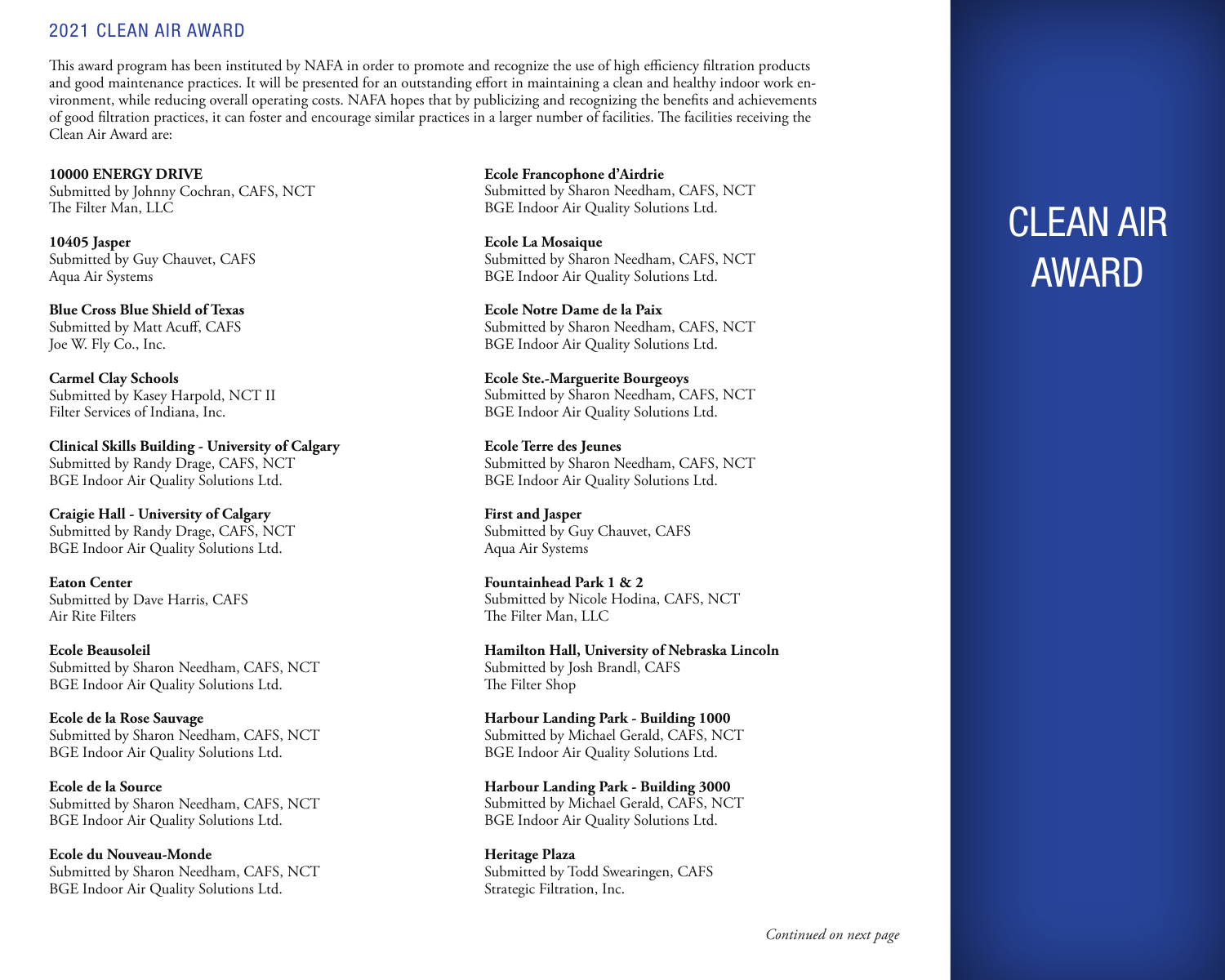**ICON Business Park** Submitted by Sharon Needham, CAFS, NCT BGE Indoor Air Quality Solutions Ltd.

**Istrouma High School** Submitted by Micah Jones, CAFS, NCT II Universal Filters of Louisiana

**Meijer Corporate Headquarters** Submitted by Ray Nowak, CAFS Tri State Filter

**QuadReal – Evergreen** Submitted by Ray Riopel, CAFS B. C. Air Filter, Ltd.

**Rio Grande Regional Hospital** Submitted by Luis Garcia, CAFS Joe W. Fly Co., Inc.

**Sammons Cancer Center** Submitted by Will Shaw, CAFS, NCT Joe W. Fly Co., Inc.

**Schoolcraft College - VisTaTech-Waterman** Submitted by Larry Krass, CAFS Tri-Dim Filter Corporation

**Selkirk Block** Submitted by Guy Chauvet, CAFS Aqua Air Systems

**Shell Scotford - North Control Building** Submitted by Brian Worsdall, CAFS BGE Indoor Air Quality Solutions Ltd.

**Shell Scotford - South Control Building** Submitted by Brian Worsdall, CAFS BGE Indoor Air Quality Solutions Ltd.

**Simon Fraser University Education Building** Submitted by Lorne Stewart, CAFS Camfil USA, Inc. (Camfil Canada, Inc.)

**Simon Fraser University Student Union Building** Submitted by Lorne Stewart, CAFS Camfil USA, Inc. (Camfil Canada, Inc.)

**Southern Methodist University** Submitted by Anthony Thomas, CAFS TEX-AIR Filters/Air Relief Technologies

**The Ion** Submitted by Nicole Hodina, CAFS, NCT The Filter Man, LLC

**The Summit at Lantana HPI Property Management** Submitted by Nathan Wittman, CAFS, NCT Filter Technology Company, Inc.

**United Wholesale Mortgage-South** Submitted by Larry Krass, CAFS Tri-Dim Filter Corporation

**UT Health - UT Professional Building** Submitted by Nathan Wittman, CAFS, NCT Filter Technology Company, Inc.

**UTSA** Submitted by Shawn Dibrell, CAFS Joe W. Fly Co., Inc.

# CLEAN AIR AWARD Cont'd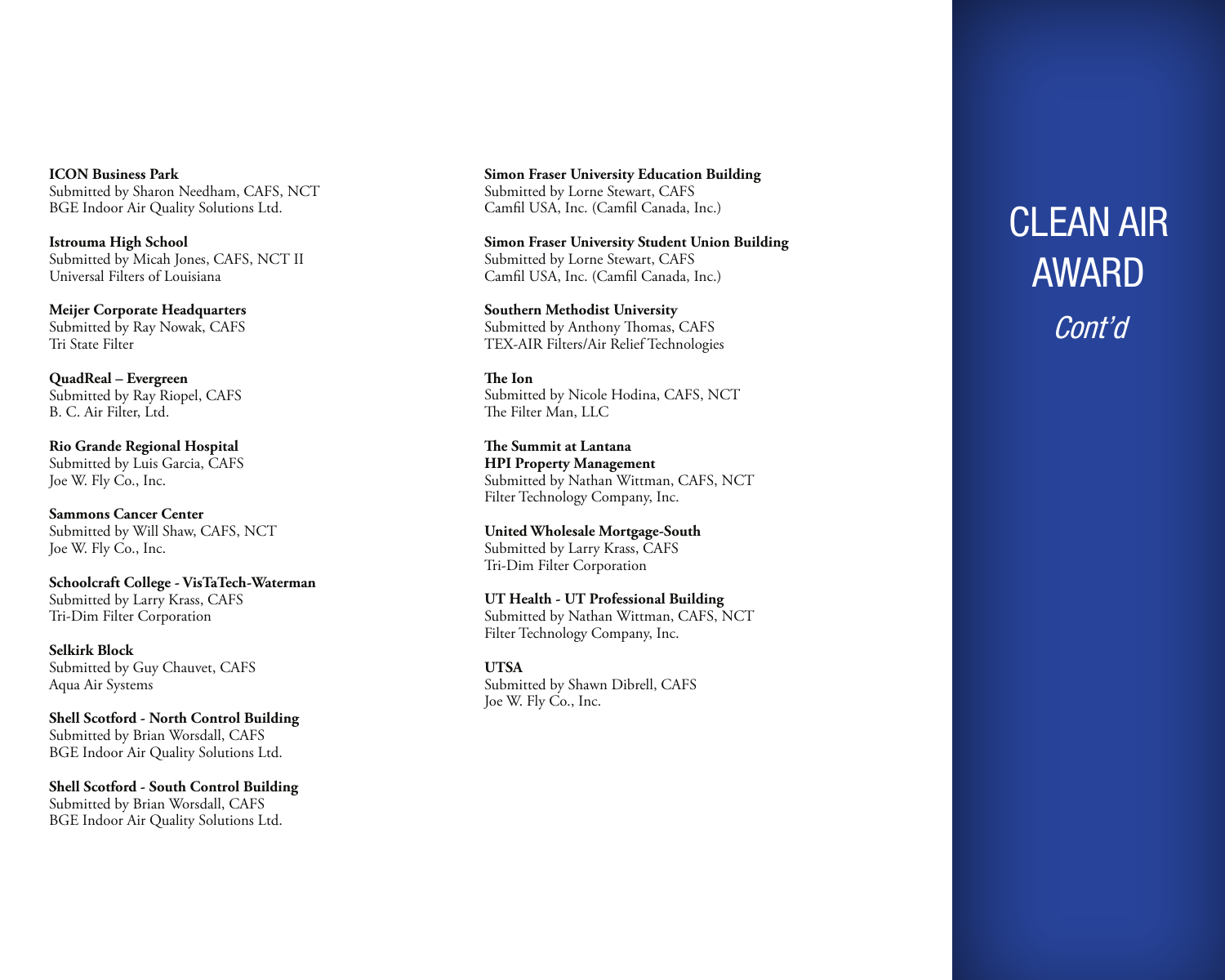#### 2021 NAFA SCHOLARSHIP RECIPIENTS



*Aidan Dankanics* Major: Supply Chain Management NAFA Member Chuck Dankanics Aero Filter, Inc.



*Ryan Quiram* Major: Computer Science NAFA Member Dan Quiram Carpenter Company



*Alison Zaker* Major: Media Arts NAFA Member Christopher Zaker Filter Technology

### NAFA FOUNDATION **SCHOLARSHIP**

#### NAFA Scholarship Program

Each year NAFA awards three \$1,000 scholarships that honor students who demonstrate outstanding personal and academic characteristics.

The NAFA Scholarship helps make the dream of a college education a reality for the winners. We encourage all NAFA members to become involved in the scholarship competition.

#### NAFA Foundation

Mission: Advancing the Art & Science of Air Filtration Goals: To Increase the Overall Education of NAFA Members through Scholarships

#### Benefactors - \$5,000 +

**Air-Care de Mexico • Airflow Products Co., Inc. • Cameron Great Lakes, Inc. Columbus Industries, Inc. • Expanded Technologies, Inc. • AAF Flanders Joe W. Fly Co., Inc. • Parker HVAC Filtration • Permatron • Pure Air Filter Sales & Service Ryan Filter Sales, Inc. • Al & Nancy Veeck**

#### Friends - \$2,500 – 4,999

**Quality Filters, Inc.**

Sponsors - \$1,000 – 2,499 **Air Filter Sales & Service • Air Flow Technology, Inc. • Capital Air Filter Corporation • Filtech, Inc.**

Donors - \$500 – 999 **AllergyZone, LLC • The Filter Man, Ltd. • Building Wellness Consultancy, Inc.**

#### Supporters up to \$500

**Aero Filter, Inc. • Air Industries, Inc. • Airsan Corporation • BGE Indoor Air Quality Solutions Ltd. Carvel Ltda. • Fresh Air Filter Service, Inc. • Green Leaf Technologies • JAS Filtration Inc. Northeast Air Solutions, Inc. • Sierra Filtration Products, Inc. • Ver-Mac Industries, Inc.**

#### NAFA Foundation Board of Directors Members

**Jeff Holt, CAFS, NCT**, *Chair* Airflow Products Co., Inc.

**Paula Levasseur, CAFS**, *Secretary* LMF Services LLC

**Joe W. Fly, CAFS**, *Treasurer* Joe W. Fly Co., Inc.

**Marisa Jimenez de Segovia**, CAFS, NCT Air-Care de Mexico

**Thomas Ryan, CAFS** Ryan Filter Sales, Inc.

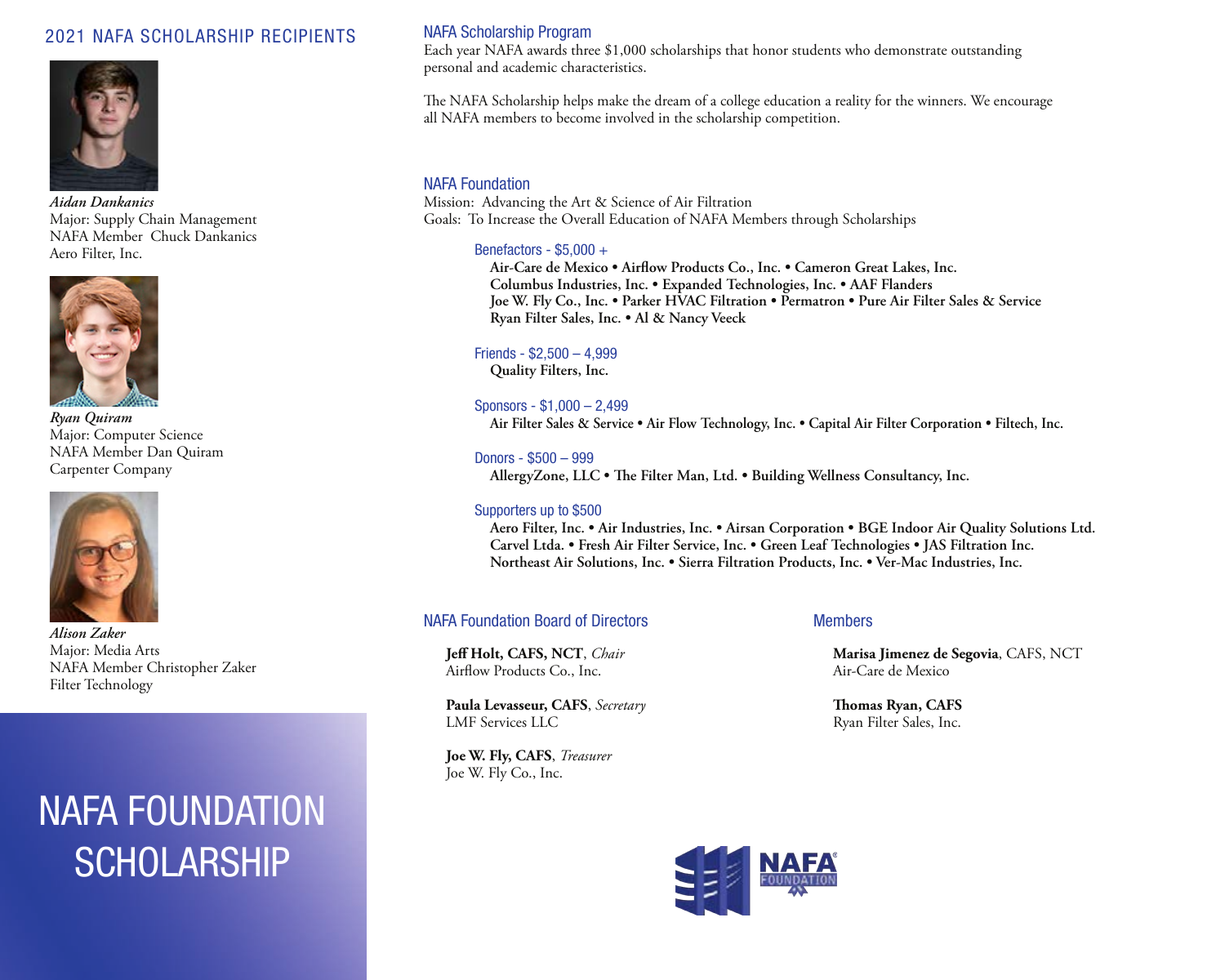# MEMBERSHIP and **CERTIFICATION**

When your company is a member of the National Air Filtration Association, membership opens the doors to many opportunities. NAFA offers a community of CAFSs and NCTs that you can rely on for support; tools to help you manage your business, and professional development for you, your staff, and the producers who work with you.

# NAFA MEMBERSHIP TYPES **Link** 1%10% 5% 56% 28% DISTRIBUTOR: 150; MANUFACTURER: 75; SUPPLEMENTAL: 14; SERVICE PROVIDER/ALLIED PROFESSIONAL: 26

### NAFA CERTIFICATIONS

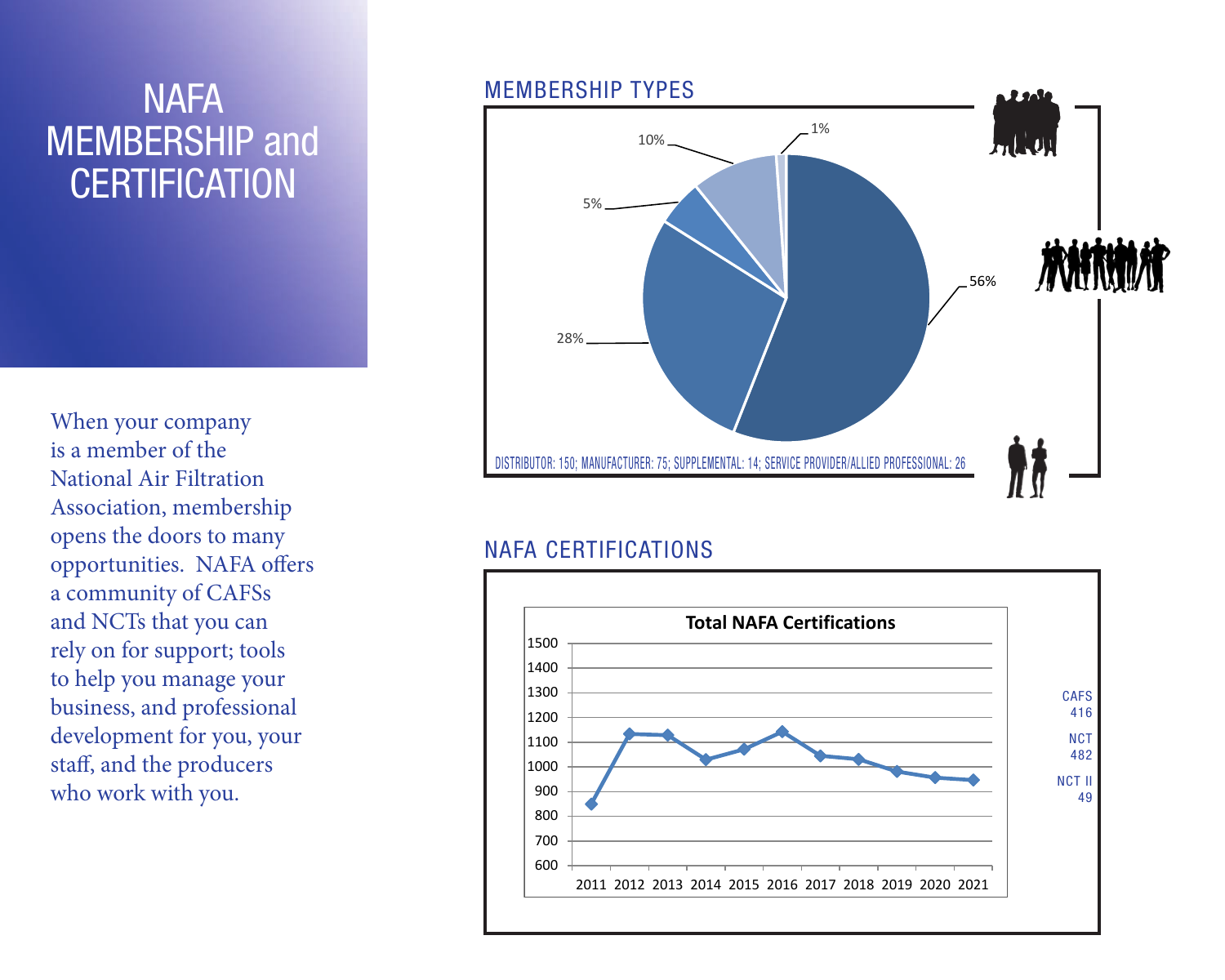#### ANNIVERSARIES

#### 10 Years Membership

**BWG Filtration, Inc. CLIMACOR, Ltda Filtration Products Supply Graphic Packaging International, Inc. Tom Justice, CAFS, NCT, Zene Omni Filtration Glen Toloczko, CAFS, Blue Heaven Technologies**

#### 20 Years Membership

**Ruben A. Cespedes, CAFS, RCA Ltd. DAFCO Filtration Manufacturing, Inc. Gregory Hatfield, CAFS United Air Filter Company**

#### 30 Years Membership

**Aero Filter, Inc. (MI) Aero Filter, Inc. (OH) Commercial Filter Service of Kansas City, Inc. Dave Downing & Associates Dayton Reliable Air Filter Filtech, Inc. MAPCO Twin City Filter Service, Inc.**

#### 40 Years Membership

**Air Filter Engineers, Inc. B. C. Air Filter, Ltd. Brauer Supply Company NuAir Filter Company, LLC Tri-Dim Filter Corporation**

#### NEW MEMBERS

#### **Distributor**

**Abaco SAS AC Filters, LLC Aqua Air Systems CIMCO Refrigeration CSP Water Treatment Danube Home Services E. H. Price Edge Integrated Technical Services LLC Filtechsys Inc. Filter King, LLC. \* Fire & Ice Heating and Air Conditioning Indoor Air Solutions Maven Trading & Installation WLL Peregrine Industries Pty Ltd. R.F. Peck Filtration SRI Soluciones Industriales Structural Kinetic Institute for Innovation, LLC Valor Enterprises of Florida LLC**

### MEMBERSHIP REPORT

#### **Manufacturer**

**AEX Technology Solutions LLC Aircare Automation Bestorq Inc. Eden Equipment Company Filti LLC Groupe P.N.F. Inc. Lev-co NxtNano Pure Air Filtration TTG, Inc.**

#### Service Provider/Allied

**Sheet Metal Workers SMART 265 United Wholesale Mortgage Verizon**

#### Professional Individual

**Matthew Brooks Lisa Davis**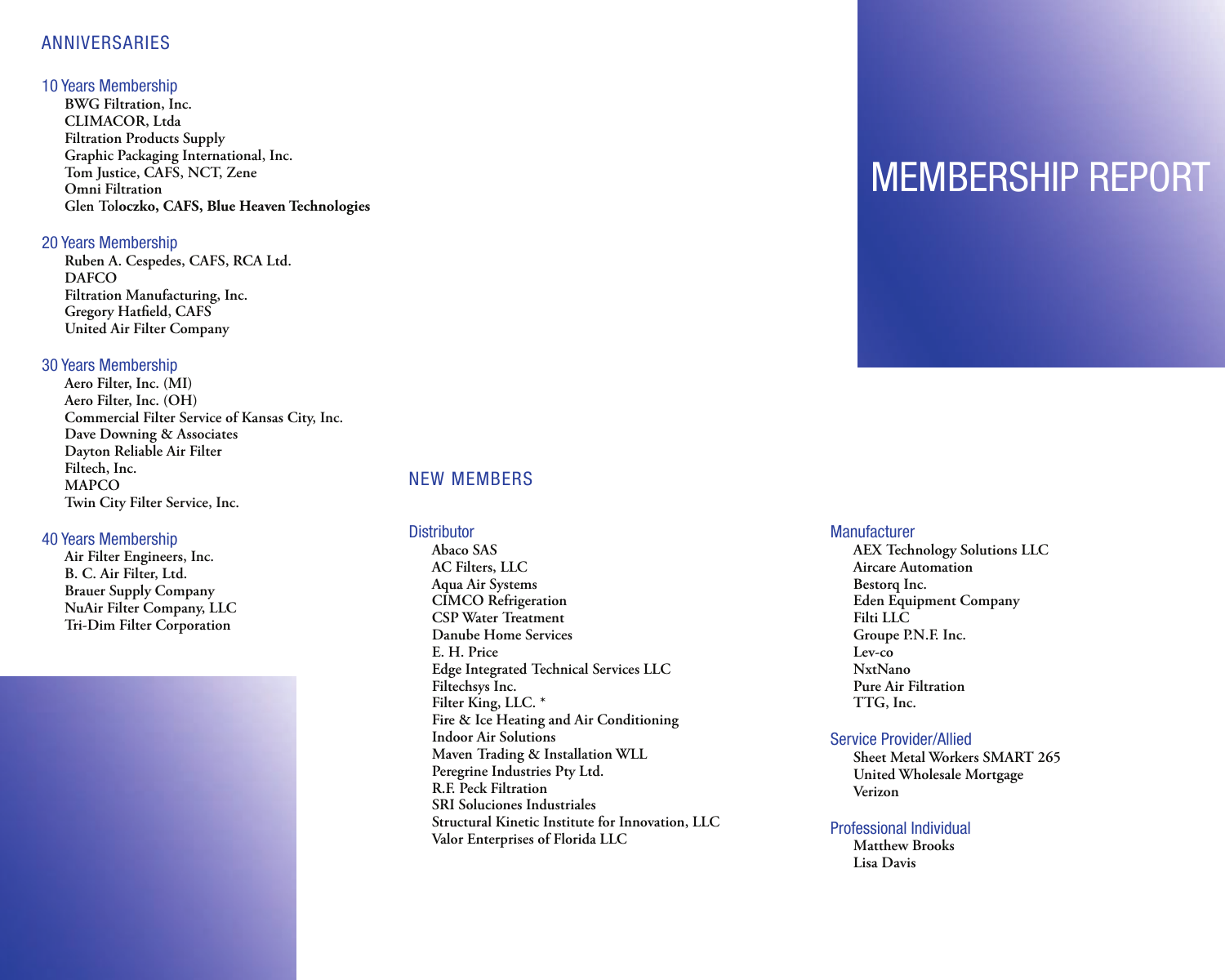#### 2020 - 2021 INCOME FORECAST

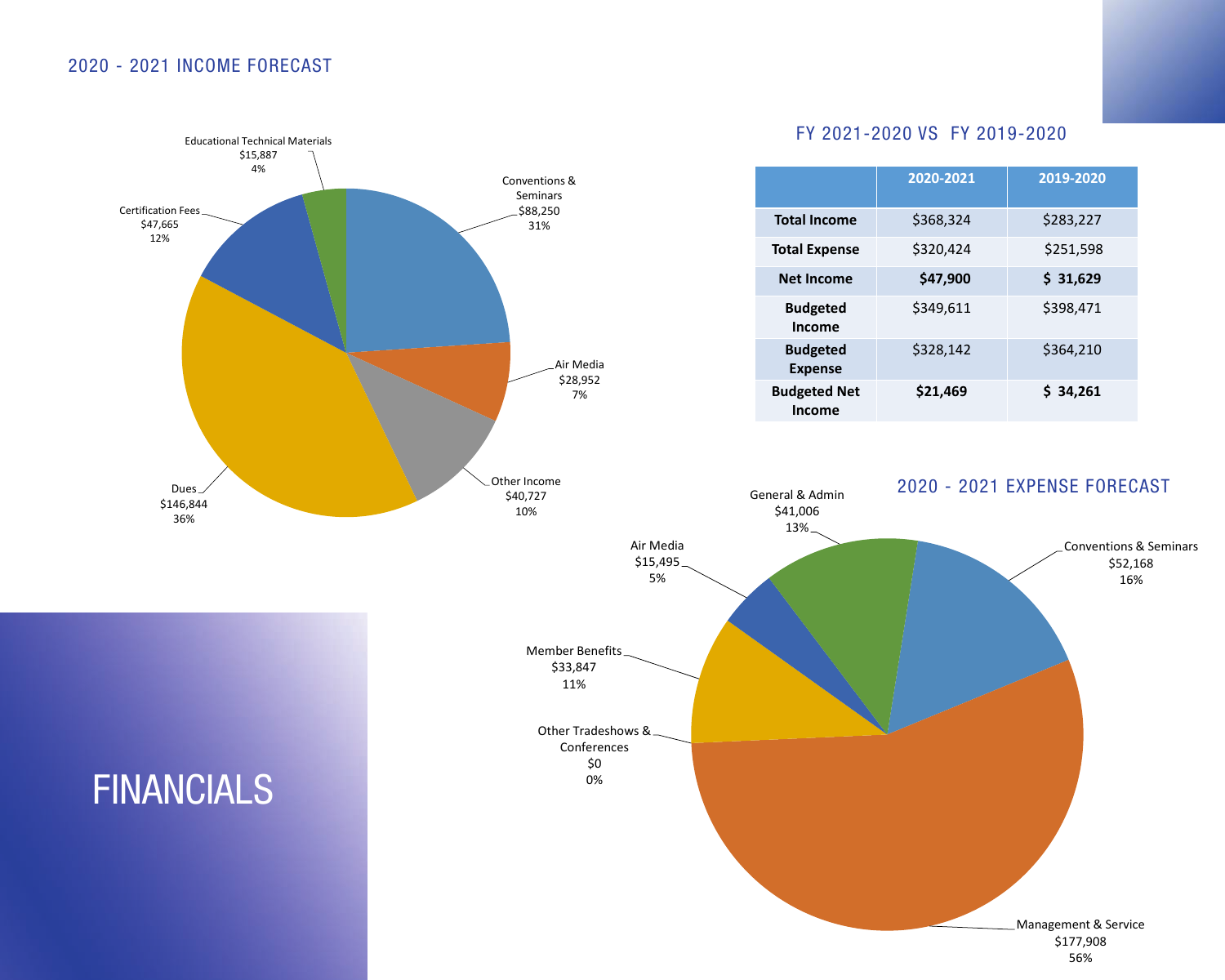### TECH2022

**Louisville Marriott Downtown Louisville, Kentucky April 5 - April 7**







# UPCOMING **CONFERENCES**